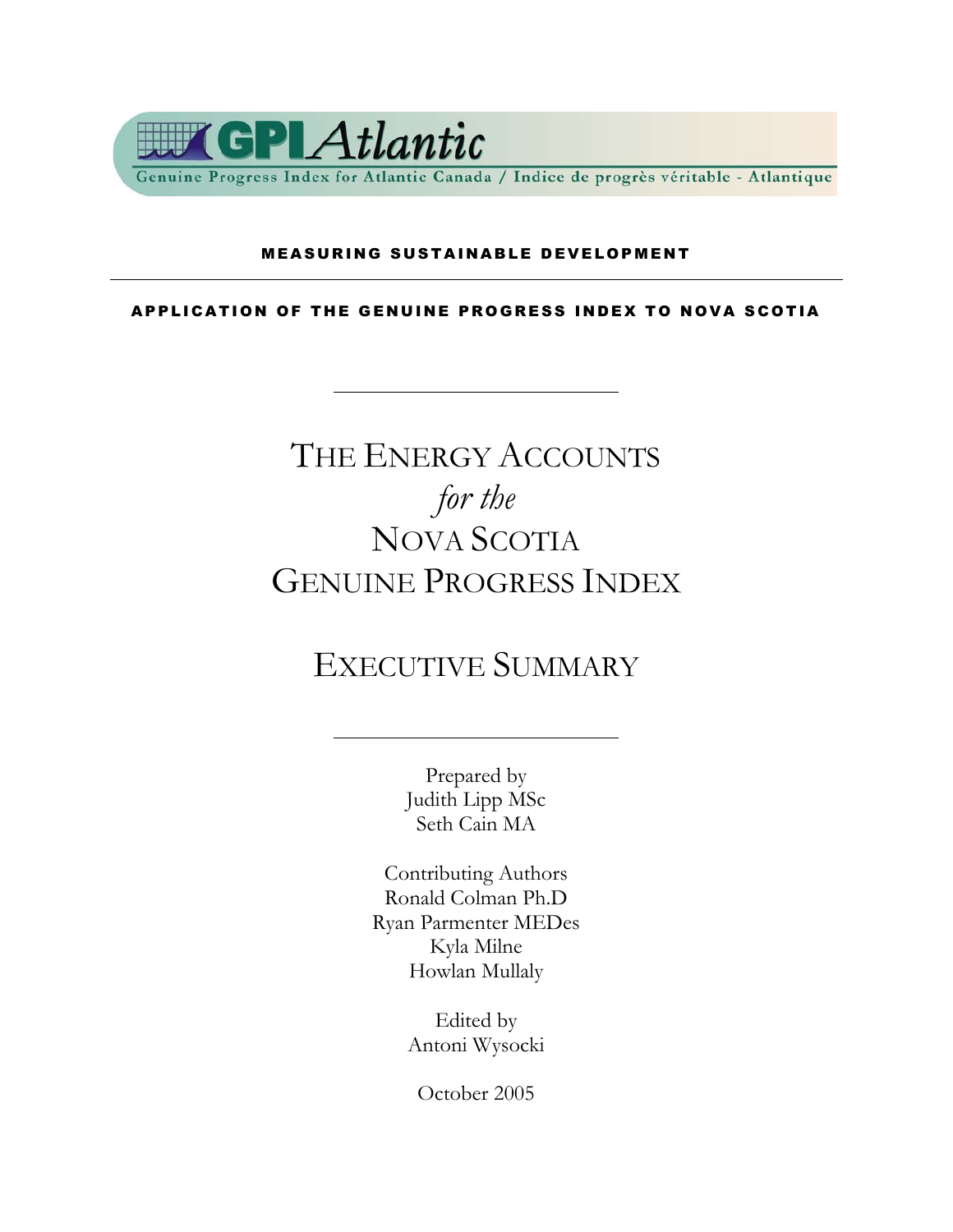**WGPI Atlantic**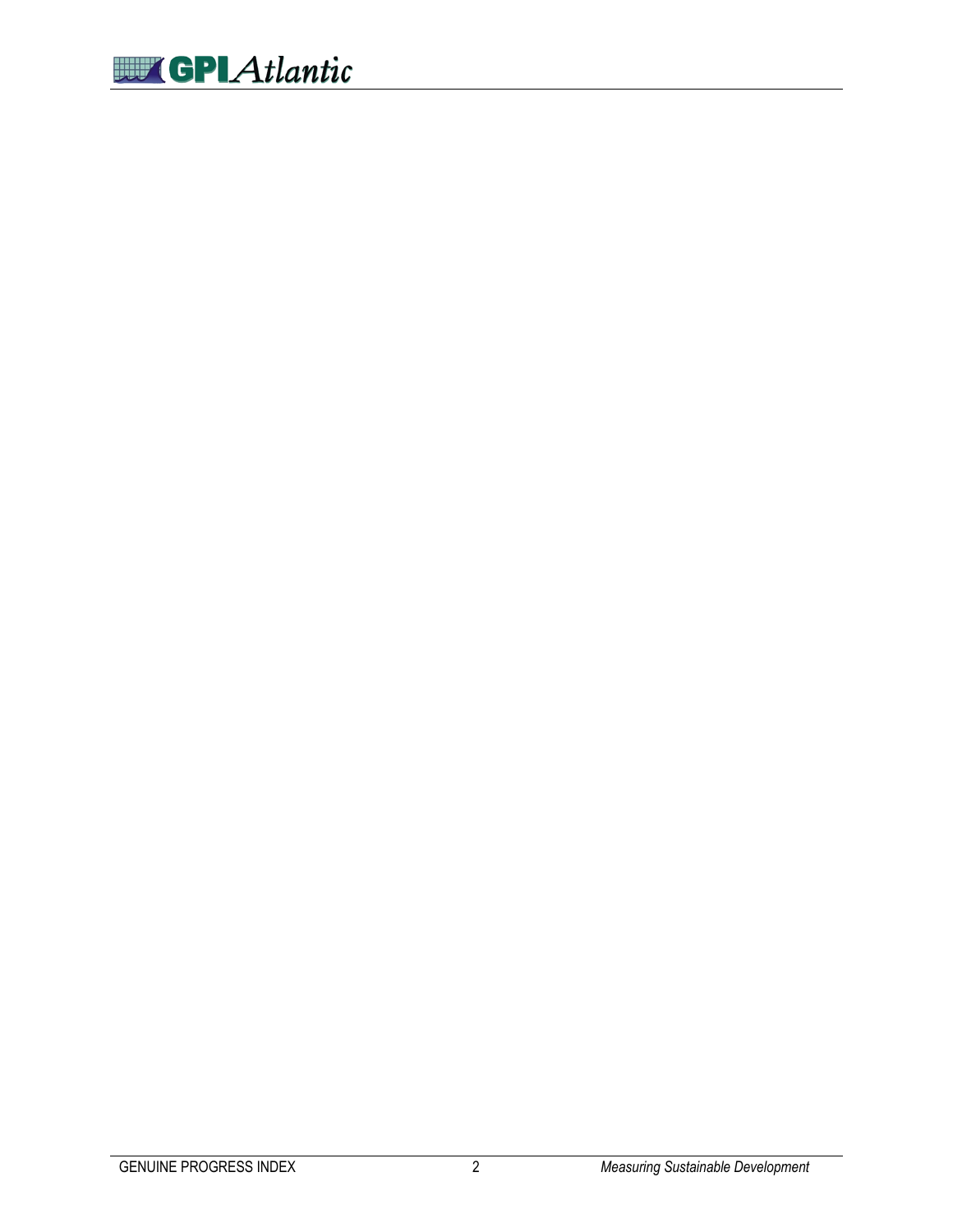# EXECUTIVE SUMMARY

#### **Introduction: Energy and the GPI Framework**

Energy is essential to all life on earth. Whether as nourishment to sustain individual organisms or as fossil fuels to run modern societies, every activity on earth is dependent on a constant, abundant, reliable source of energy. An interruption to modern energy supplies can have serious consequences for economy and society, jeopardizing current standards of living. But the intensive use of energy, especially that obtained from fossil fuels, is also the primary cause of a number of environmental, social, and economic concerns. Current energy production and consumption patterns have been linked to global climate change, local health impacts, and regional impacts such as air and water pollution, damage to marine and other wildlife, land-use conflicts, security implications, resource depletion, and soil contamination. Until recently however, attention has been given predominantly to developing new fossil fuel based energy sources and securing existing ones, with little regard for the health and environmental impacts these create. The benefits of abundant supply were considered to outweigh the social and environmental costs of maintaining that abundance. When those costs are included in the equation, as in this study, the current model is seen to be unsustainable.

The failure to count full benefits and costs, and thus to evaluate energy supply and demand accurately and comprehensively, stems largely from the fact that conventional economic theory sees the human economy as a closed system in which firms produce and households consume. That assumption is the basis for calculating the GDP and the economic growth rates on which we currently, and mistakenly, base our assessments of prosperity and social wellbeing. In addition to ignoring production of goods and services and capital items that traditionally have no market value, the conventional assumption is flawed in an even more fundamental way. The human economy is not a closed system. It exists as a sub-system within, and completely dependent upon, an encompassing ecosystem that provides vital life-support services to human society. The energy and matter that enter the human economy from the ecosystem also return to the ecosystem, partly as waste. The capacity of the ecosystem to absorb that waste in turn affects the functioning of the human economy. The conventional view that ignores the dynamic interaction between the human economy and the encompassing ecosystem on which the economy depends helps perpetuate our unsustainable energy system.

By contrast, the GPI accounts acknowledge the reality of that dynamic interaction and define wealth more broadly to include valuations of natural capital, social capital, and human capital in addition to the conventional produced capital. This report starts with physical indicators of progress towards a sustainable energy sector and examines trends over time to assess whether energy use is becoming more or less sustainable. An economic valuation of some of the full costs of energy use follows the presentation of these indicators; but the underlying physical indicators, rather than the economic valuation, provide the direct means to track progress. This is because environmental restoration measures such as greenhouse gas and pollutant reductions are defensive expenditures that may be interpreted either as compensation for past damage or as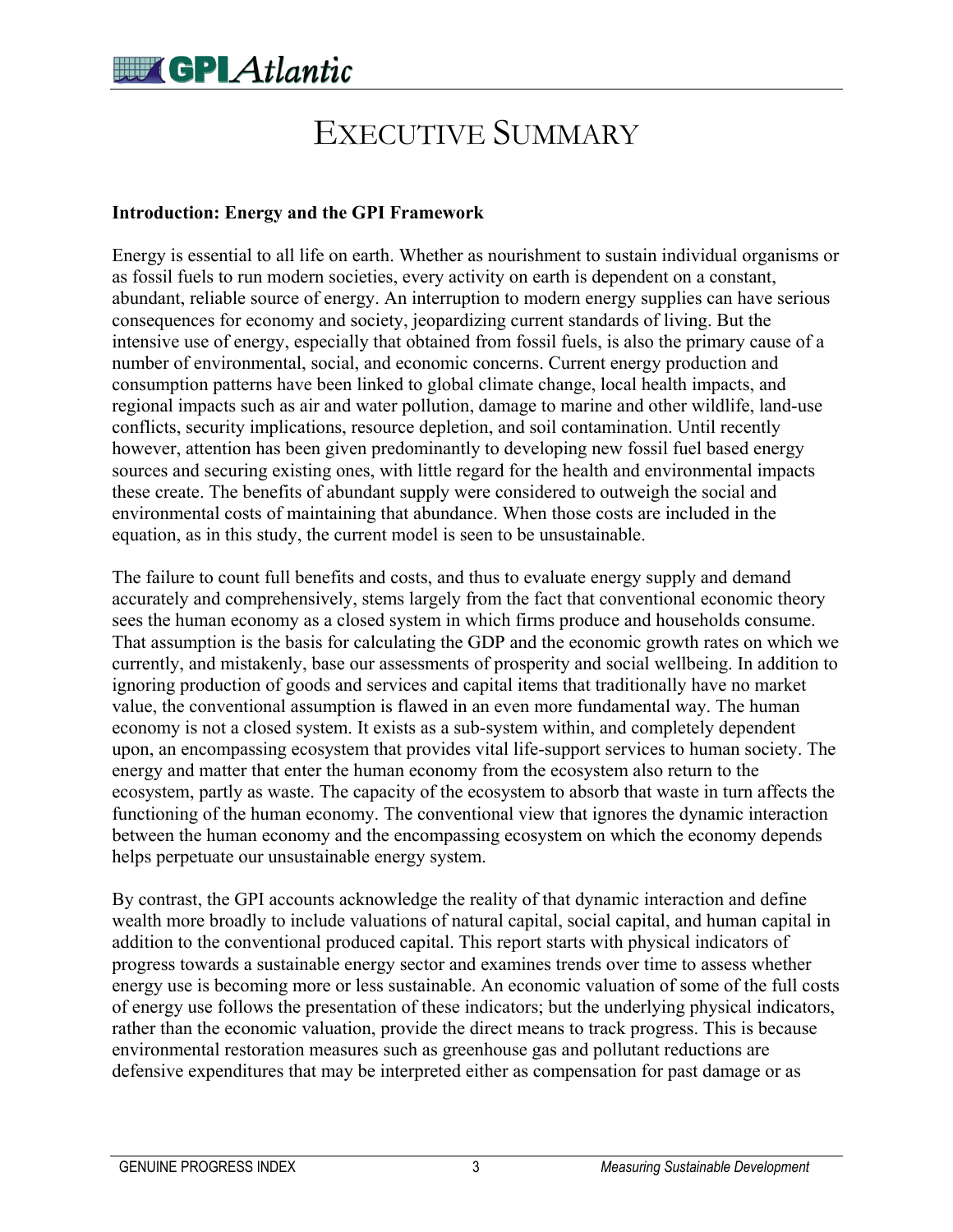positive investments in natural capital. Measures of genuine progress therefore always rely on the underlying physical indicators on which the economic valuations are based.

While the GPI is being developed here as a macro-economic and social measurement instrument that can establish benchmarks of progress for Nova Scotia, the GPI method also has practical utility at the micro-policy or project level. Unlike conventional assessment tools that are not capable of factoring long-term social and environmental impacts into the cost-benefit equation, the GPI is based on "full-cost accounting" principles that are essential to promote optimal economic efficiency. At the micro-level, the GPI can therefore be used to evaluate program effectiveness in a more comprehensive way than conventional instruments that account only for market interactions. Thus, the methods outlined in this report can also be used to assess whether particular policies designed to implement the recommendations noted above and to move the province towards a more sustainable energy system are working or not.

### **GPI Energy Accounts**

The GPI Energy Accounts are organized in nine chapters:

- Chapter 1 provides an overview of the GPI approach as it applies to energy, examines sustainability principles, and defines sustainable energy.
- Chapter 2 provides a snapshot of the current energy system in Nova Scotia.
- Chapter 3 is an overview of the social, economic, and environmental impacts of energy use.
- A discussion about indicators, indicator frameworks, and indicator selection criteria used in this report is contained in Chapter 4.
- Chapters 5-7 provide detailed discussions and time series for some of the indicators identified in Chapter 4 and for some of the impacts discussed in Chapter 3, They also provide some information on additional economic and institutional aspects of energy use.
- Using the data presented in Chapters 5-7, Chapter 8 provides estimates on the monetary costs of our current energy choices.
- Chapter 9 is the most important chapter for policy makers and concerned citizens as we summarize the main findings of the report and make recommendations on three levels: first, how to improve and expand this report on genuine progress in the energy sector in the future; second, to identify where more research is needed and where new data need to be collected in order to track sustainability in the energy sector more effectively; and third, to point towards policy actions that can achieve greater energy sustainability.

The term energy in this report refers principally to the power used by Nova Scotian society for electricity, heat, and industrial processes. Transportation is also a fundamental component of the energy sector but is not discussed extensively in this report, as it has been presented separately in the **GPI***Atlantic* Transportation Accounts.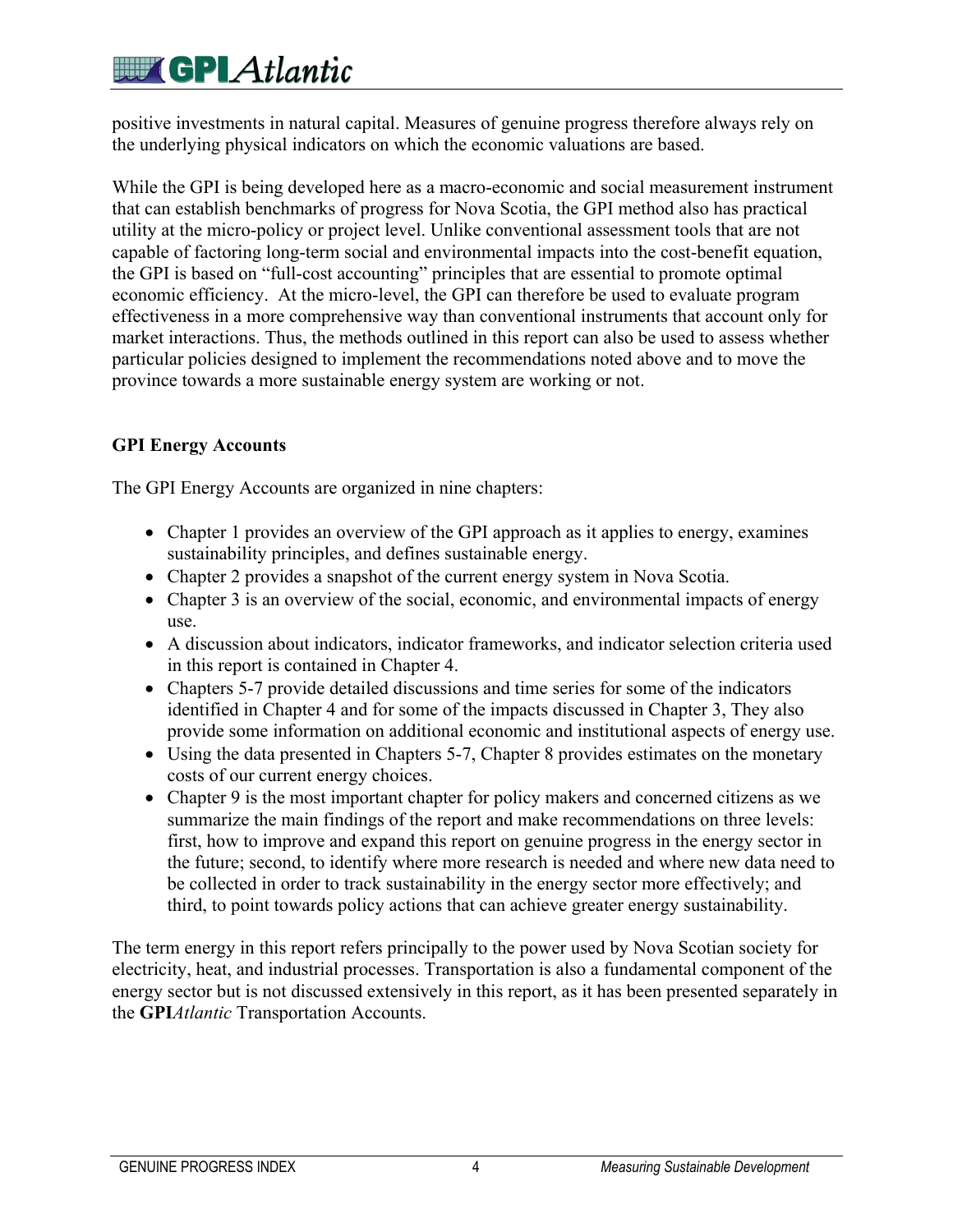### **Energy Overview**

As in most parts of the world, energy demand in Nova Scotia is heavily dependent on fossil fuels. Almost 70% of demand in the province is for oil products while electricity (mostly from coal) accounts for 21%. Some indigenous resources are used here, such as biomass for heating and hydro for electricity, but these amount to less than 10% of final demand. All of the province's oil is imported and only a small portion of the province's electricity is generated with domestic fuels. Although the province has some natural gas reserves that have been tapped since 1999, production has been in decline for the past three years and only a small fraction of the gas is used domestically. Domestic coal production declined substantially in the 1990s and amounted to only 32 kilotonnes in 2003. Imported coal is the dominant fuel used to generate electricity, representing about 75% of the fuel mix in 2001. While significant domestic coal reserves remain, these are not currently being extracted, primarily for economic reasons. In addition, the damage to land, water, and air from coal extraction and combustion make this an undesirable fuel from an environmental point of view.

Currently about 9% of electricity in the province is generated from renewable energy sources mainly hydro and tidal power and more recently some wind. Hydro power is not expected to expand significantly because the best sites have already been used. Nova Scotia's geography and climate provide a favourable wind regime. However, wind only produces a fraction of a percent of the province's primary energy. Similarly, geo-thermal and solar energy remains untapped with only a handful of mine-water systems in the Springhill area, some residential heat-pumps, and a few homes and businesses using solar applications. Wood provides heat for an estimated 100,000 homes in Nova Scotia while a number of large industrial and institutional facilities use wood for heating and energy needs.

End use demand is attributable to (in descending order) the transportation, residential, industrial, commercial, public administration, and agricultural sectors. Energy demand in Nova Scotia declined rapidly in the early 1980s due to the 1970s oil crises. The fact that energy use levels in Nova Scotia have remained below the highs of the 1970s is a positive indicator from the perspective of sustainability. However, since 1991 end use energy demand has increased 10%. Although data are suppressed for the total amount of energy used in the province, it appears that at the current per capita energy use level, Nova Scotians are among the highest energy users in the world, well above the average for OECD nations.

The current dependence on non-renewable and polluting fossil fuels in Nova Scotia indicates a highly unsustainable energy system. Sustainable energy is defined in this report as an energy system that provides "adequate energy services for satisfying basic human needs, improving social welfare and achieving economic development throughout the world without endangering the quality of life of current and future generations of humans or other species." In addition, a sustainable energy system is one based on replenishable resources with a minimised waste stream that does not exhaust the absorptive capacity of the biosphere. In general, a sustainable energy system includes the following components: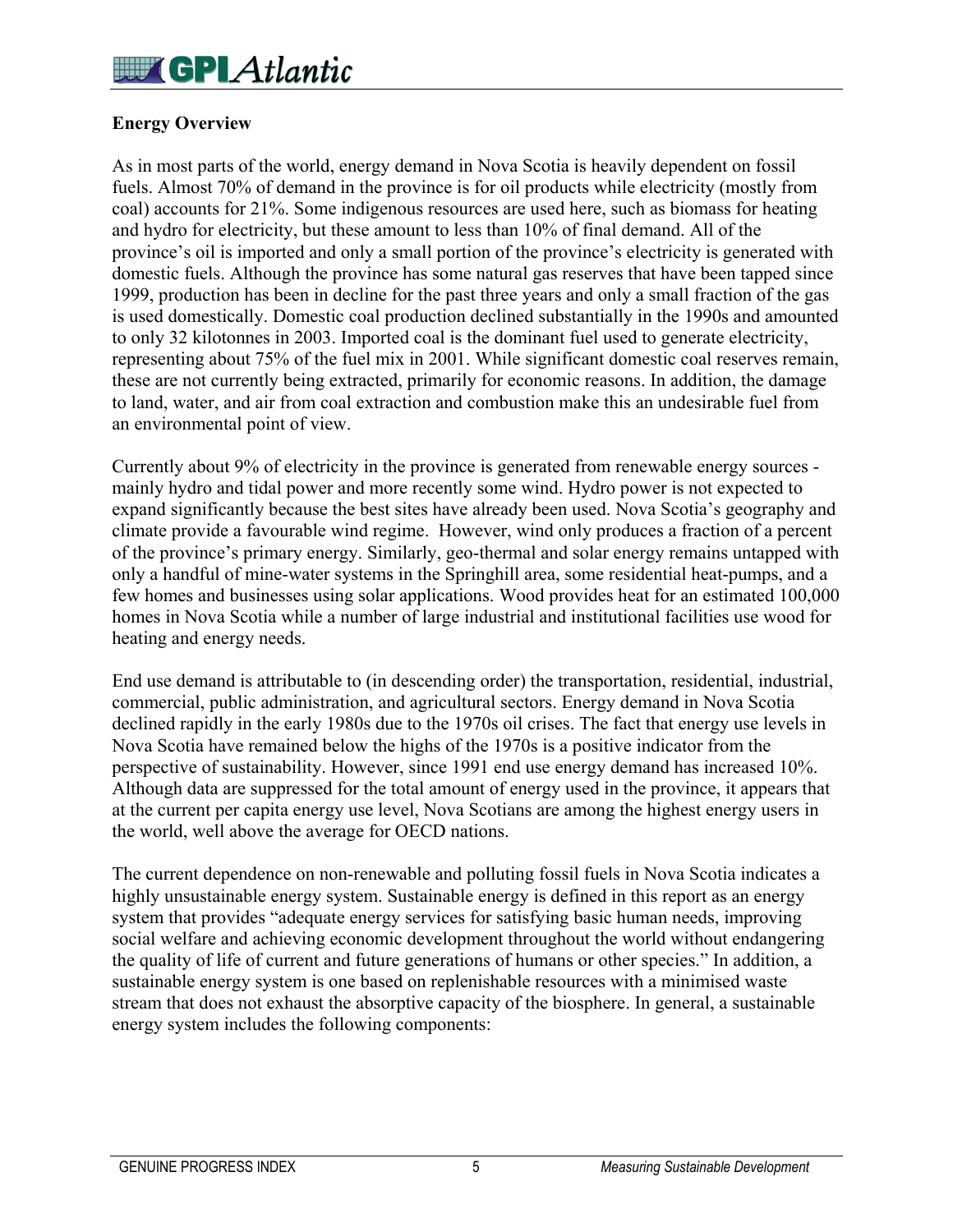# **EV GPI** Atlantic

- Reducing demand for and dependence on conventional energy supplies (i.e. fossil fuels and nuclear energy) through changes in consumption patterns, including changes in individual, household and social behaviour and more efficient use of energy;
- A greater reliance on renewable sources of energy;
- Using cleaner sources of conventional energy, such as natural gas, as a bridging fuel and developing ways to reduce the impact of more polluting sources.

From the perspective of the principles of sustainability and particularly of inter-generational equity outlined in this report, it is clearly not ideal to rely on non-renewable energy sources to any extent, as current consumption habits are *ipso facto* denying future generations a source of cheap energy and a feedstock for a host of products. However, a "cold turkey" switch to complete reliance on renewable energy sources is also not possible or realistic. Therefore, the key mark of a sustainable energy system in the present, which honours the principle of intergenerational equity, is the continued use of non-renewable energy supplies at such a rate as allows their gradual replacement by affordable and renewable alternatives.

### **Indicators of Energy Sustainability**

Measurement is needed to determine if our energy system is moving us towards or away from a healthier society, a cleaner environment, and a more robust economy, and also to identify what institutional decisions in the energy sector are achieving or hindering the attainment of these objectives. This study identified and assessed 30 indicators to measure progress in the energy sector in Nova Scotia. The indicators were grouped into the following categories: socioeconomic, health and environment, and institutional. Only two of the 30 indicators (particulate matter and mercury emissions) are showing clear signs of progress towards sustainability based on the definition of sustainability presented, and even in those two cases, emissions levels remain unacceptably high.

#### *Socio-Economic Indicators*

Approaches to energy service delivery must allow economic activities to continue without harming human health or the environment. The types of energy used and produced, where it comes from, its costs, the jobs created, and the reliability and affordability of supply, are all important factors to consider when examining the relationship between energy and economy. The indicators developed for this section are summarised in Table E1.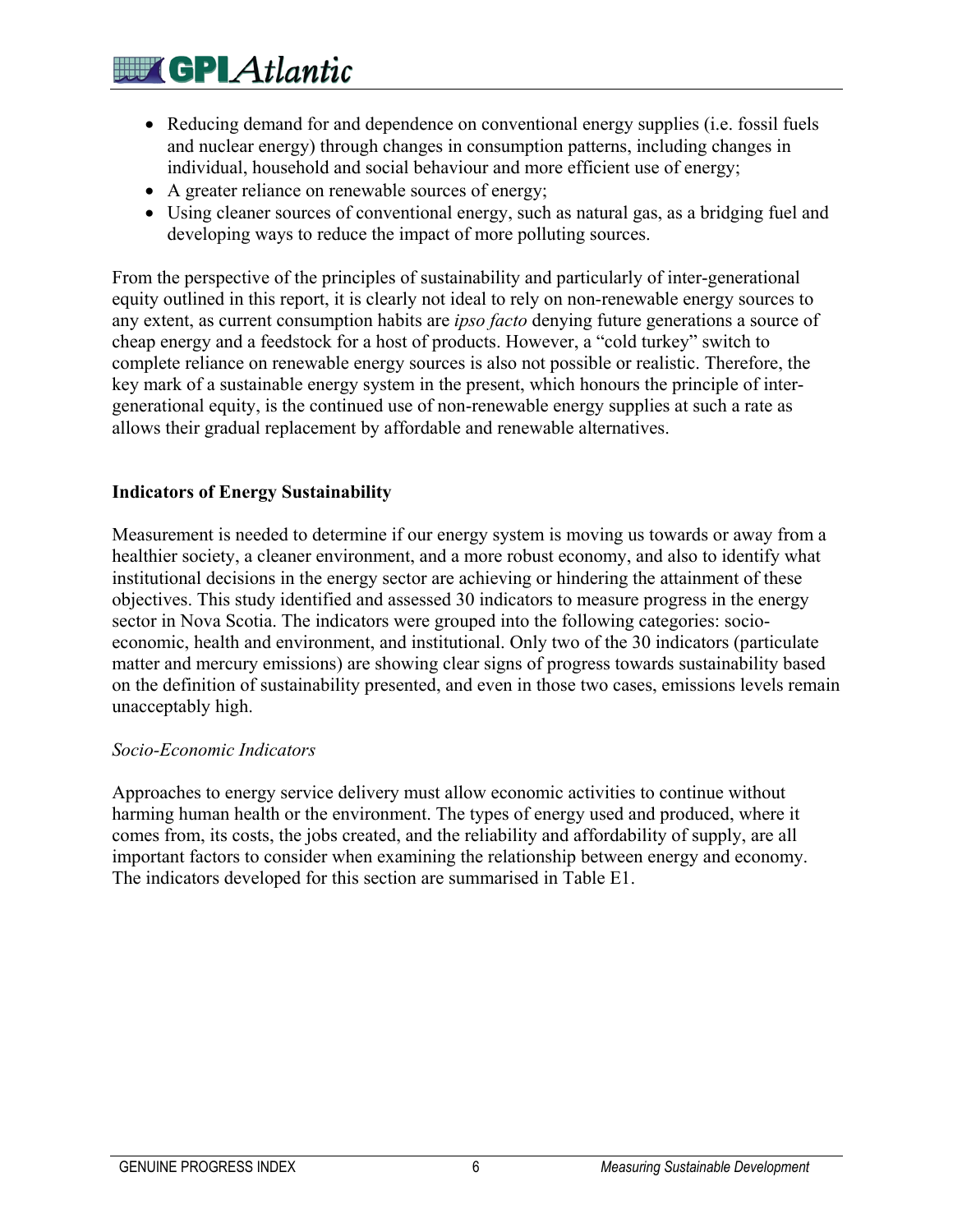| <b>Area of Concern</b>  | <b>Indicators</b>                                                         |  |  |  |
|-------------------------|---------------------------------------------------------------------------|--|--|--|
| Energy production and   | 1. Current energy mix - total units per year by primary fuel type         |  |  |  |
| supply                  | 2. Units of primary energy produced in the province vs. units of          |  |  |  |
|                         | imported energy by fuel type                                              |  |  |  |
|                         | 3. Percent of electricity generated from renewable sources, natural gas,  |  |  |  |
|                         | and other fuels                                                           |  |  |  |
| Energy consumption (by) | 4. Total energy consumption by fuel type                                  |  |  |  |
| end use and fuel type)  | 5. Total energy consumption by end use                                    |  |  |  |
| Energy efficiency       | 6. Equipment efficiency                                                   |  |  |  |
|                         | 7. Building efficiency                                                    |  |  |  |
|                         | 8. Process efficiency (in industry)                                       |  |  |  |
|                         | 9. Electricity generation and transmission efficiency                     |  |  |  |
|                         | (I.e. Improve the input: output ratio in energy production and use in all |  |  |  |
|                         | these areas.)                                                             |  |  |  |
| Employment              | 10. Number of person months employed on energy-related jobs (by           |  |  |  |
|                         | industry – direct and indirect employment)                                |  |  |  |
|                         | 11. Number of person months lost due to energy industry accidents         |  |  |  |
| Affordability           | 12. Percentage of households living in fuel poverty                       |  |  |  |
| Reliability             | 13. Number of household hours per year without power                      |  |  |  |
|                         | 14. Business hours lost due to power failure                              |  |  |  |

### **Table E1. Overview of socio-economic indicators**

There is a serious lack of data at the provincial level concerning the socio-economic aspects of energy production and use, including total primary energy, fuel poverty, energy efficiency, subsidies, and employment costs and benefits. The limited available information in these areas suggests the following trends: In terms of affordability and security, energy prices over the last two decades remained relatively stable until recent oil price increases revealed the vulnerability of dependence on imported supplies that will become increasingly insecure, costly, and unstable with the impending advent of peak oil production. Despite a paucity of information on energy efficiency in the province, the available data suggest that minimal progress has been made over the last two decades. There was insufficient information to identify trends for the other socioeconomic indicators, and improved data collection and monitoring are needed to assess the socio-economic sustainability of the energy system accurately.

#### *Health and Environmental Indicators*

The production and consumption of energy, regardless of the source, always has some impacts on human health and the environment. However, not all forms of energy have equal effects, with some sources having far fewer or less intense impacts than others. Choices between different energy options require that advantages and disadvantages be accurately weighed, and indicators provide a key means of doing that. The environmental and health indicators developed in this report are presented in Table E2. Air pollutant and greenhouse gas (GHG) emissions were the only ones that could be fully developed based on existing data sources. Although most pollutant emissions from the energy sector have been decreasing over the long term, Nova Scotia remains one of the highest per capita emitters of all these pollutants in the OECD. High domestic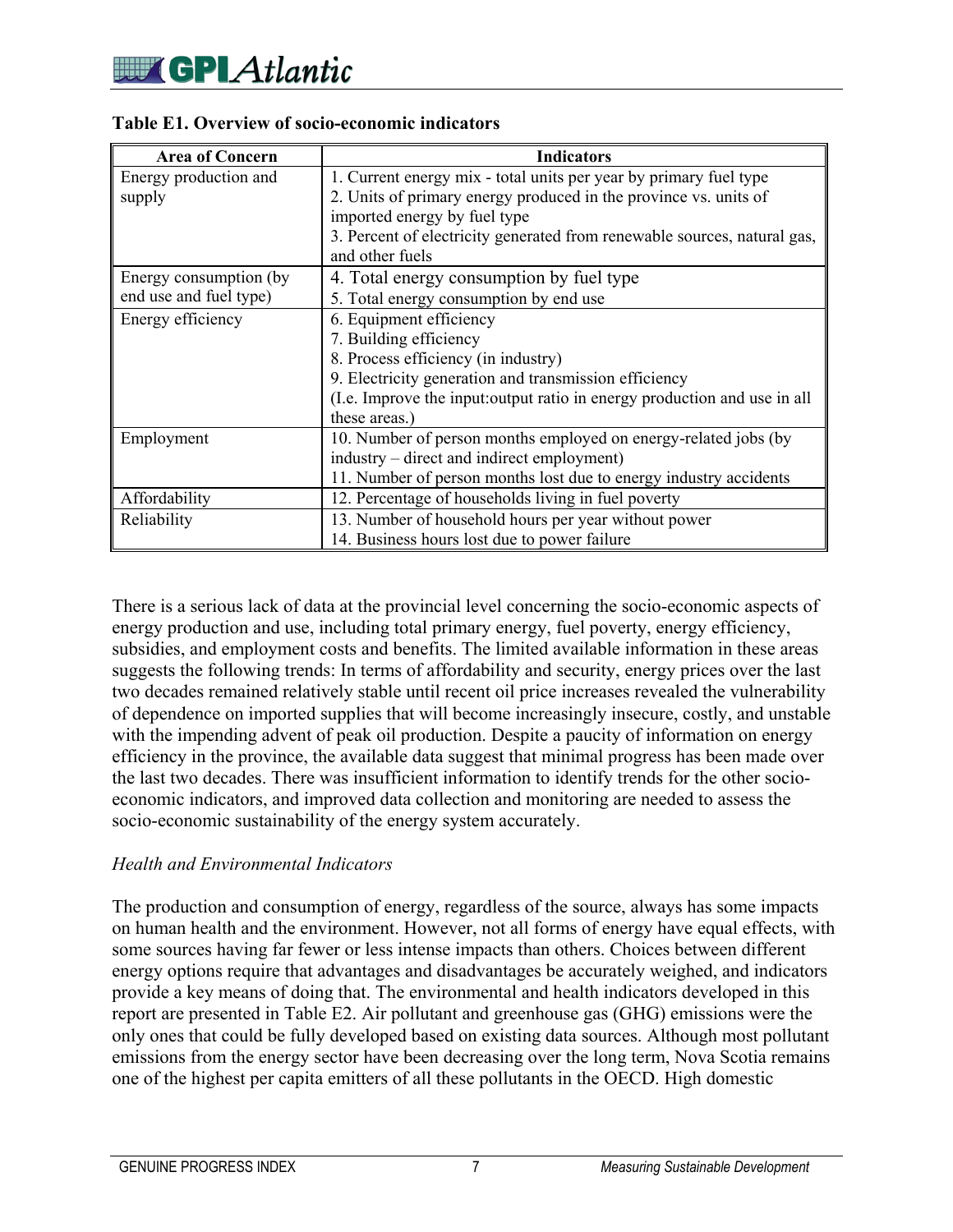emissions combine with transboundary pollution to produce continued acid deposition damage to forests and waterways and incidences of elevated ground-level ozone in the province.

| <b>Indicator</b>                                         | 30-Year<br><b>Trend</b> | 10-Year<br><b>Trend</b> | <b>Movement</b><br><b>Towards</b><br>Sustainability <sup>c</sup> |  |
|----------------------------------------------------------|-------------------------|-------------------------|------------------------------------------------------------------|--|
| $\parallel$ CO emissions total <sup>a</sup>              | Unknown                 | Unknown                 |                                                                  |  |
| TPM emissions total                                      | Decreasing              | Decreasing              | Yes                                                              |  |
| $SOx$ emissions total                                    | Decreasing              | Increasing              | N <sub>0</sub>                                                   |  |
| $\parallel$ NO <sub>x</sub> emissions total <sup>b</sup> | Decreasing              | Increasing              | No                                                               |  |
| $\parallel$ VOCs emissions total <sup>a</sup>            | Unknown                 | Unknown                 |                                                                  |  |
| Mercury emissions total                                  | Unknown                 | Decreasing              | Yes                                                              |  |
| GHG emissions total                                      | Jnknown                 | Increasing              | N <sub>0</sub>                                                   |  |

| Table E2. Summary of selected health and environment trends (pollutant and GHG |  |
|--------------------------------------------------------------------------------|--|
| emissions) for the energy sector                                               |  |

Notes: a) Changes in emissions estimates attributable to changes in data reliability make actual trends unclear. b) Recent emission increases following historical declines indicate new measures are needed to ensure continuing improvement. c) "Sustainability" is used here in a relative sense only to indicate the directionality of trends. It is not used here to signify that current emissions levels are sustainable by any more absolute standard.

High energy-related air pollutant emissions in Nova Scotia are due primarily to two factors: the dominance of coal-fired electricity generation and the use of wood for home heating. The use of coal is largely responsible for the elevated emissions of sulphur oxides  $(SO_x)$ , nitrogen oxides  $(NO<sub>x</sub>)$ , mercury (Hg), and to some extent GHGs. Nova Scotia's per capita  $SO<sub>x</sub>$  emissions from stationary energy sources alone are seven times the level of the rest of the country and four times higher than the OECD average *total* SO<sub>x</sub> emissions from all sources. Wood combustion produces elevated emissions of carbon monoxide (CO), total particulate matter (TPM), and volatile organic compounds (VOCs). As a locally available renewable source of energy, wood may be a desirable source of energy from a sustainability perspective. However, provincial and federal standards are needed for wood burning devices in order to reduce harmful emissions that not only affect local ambient air quality but may also lead to poor indoor air quality. Although there are technical solutions for some of the impacts of coal burning, there are many impacts from the mining stage, to the release of greenhouse gases, to the disposal of toxic ash that currently have no or only partial solutions.

The indicators noted here represent only those for which enough information is available to track trends. Unfortunately, the effects of our energy use on land and water quality, on land use, on terrestrial and aquatic ecosystems, and on peoples, soils, water and air in other countries remains largely unknown due to lack of research and data in these areas. Some of these other impacts are broadly discussed in Chapter 3.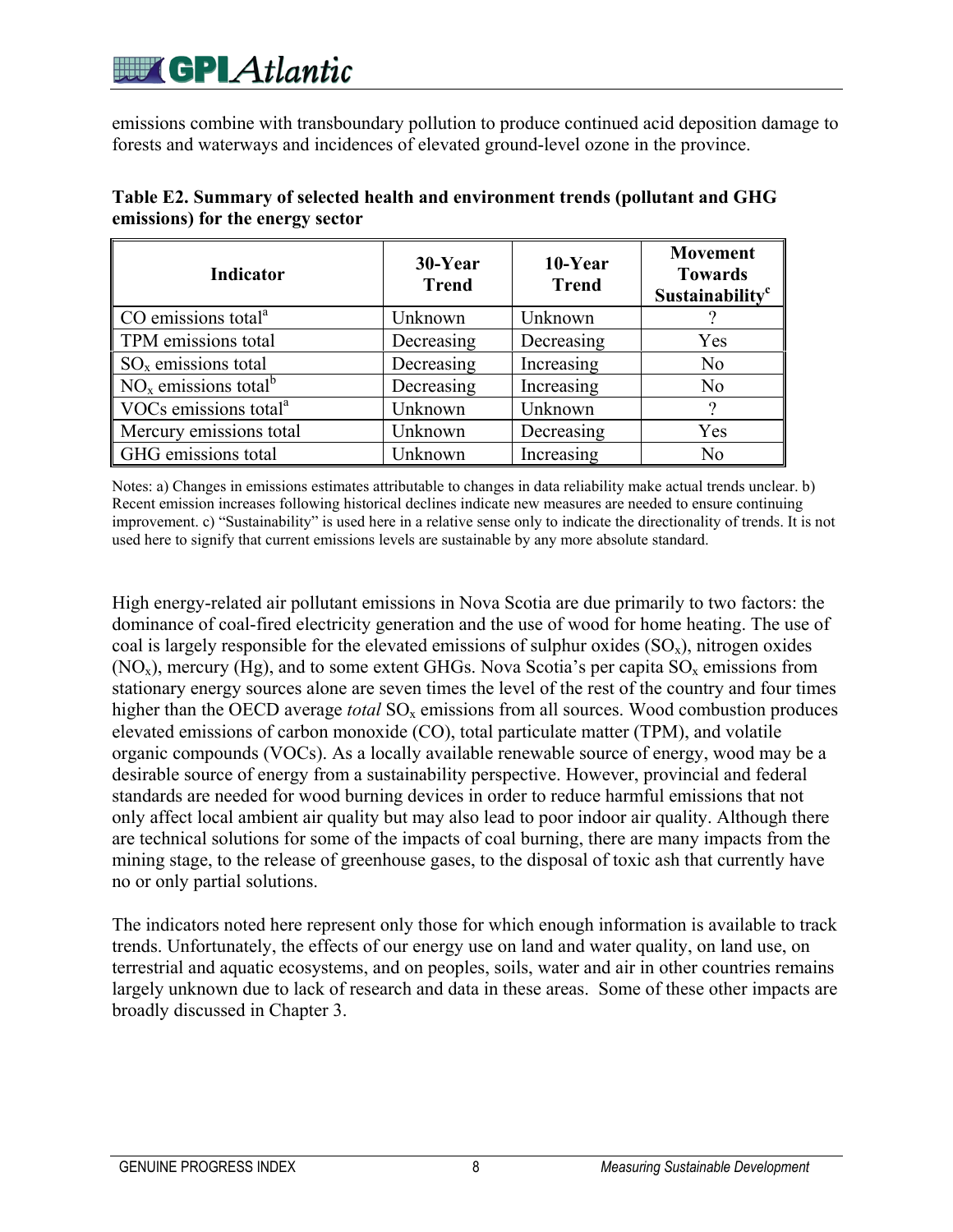### *Institutional Indicators*

Institutional indicators provide a means for institutions to assess how well they are managing the interactions between the economy, society and the environment and how they themselves measure up against the sustainability goals and targets that they propose for society as a whole. They also provide the enabling framework for sustainable development, because they assess the effectiveness of the underlying rules and organizational structures that direct society in a sustainable direction. Institutional indicators related particularly to governmental action in the energy field cover four areas – leading by example, creating societal change, reporting, and evaluating (see Table E3).

It is hoped that the development of these institutional indicators will strengthen the role of the Nova Scotia government both in setting the rules and targets for a sustainable energy system and in ensuring that these rules and targets are implemented, supported by financial instruments, and enforced when necessary.

| Area of interest/concern | <b>Indicators</b>                                                   |  |  |  |
|--------------------------|---------------------------------------------------------------------|--|--|--|
| <i>Institutional</i>     |                                                                     |  |  |  |
| Leading by example       | Internal government efforts to promote sustainable energy:          |  |  |  |
|                          | Green energy procurement                                            |  |  |  |
|                          | Ensuring energy efficient government buildings                      |  |  |  |
| Creating societal change | Regulatory, educational and fiscal measures:                        |  |  |  |
|                          | Incentives for sustainable energy use and disincentives for excess  |  |  |  |
|                          | consumption and unsustainable use                                   |  |  |  |
|                          | Efforts to educate the public about sustainable energy options      |  |  |  |
|                          | Enforcement of regulations and standards                            |  |  |  |
| Reporting                | Overseeing energy sector activities while ensuring transparency and |  |  |  |
|                          | equity:                                                             |  |  |  |
|                          | Target setting and progress reporting                               |  |  |  |
|                          | Level of indicator development                                      |  |  |  |
| Evaluation               | Efforts to monitor and improve how government addresses energy      |  |  |  |
|                          | concerns:                                                           |  |  |  |
|                          | Integration within government departments and among levels of       |  |  |  |
|                          | government                                                          |  |  |  |

|  |  |  | Table E3. Summary of institutional indicators for the energy sector |
|--|--|--|---------------------------------------------------------------------|
|  |  |  |                                                                     |
|  |  |  |                                                                     |

While some policies in Nova Scotia do address the impacts of energy production and use on the larger economy, on society, and on the natural environment, many policies are also outdated and require reassessment. Moreover, there is a void in terms of data and indicator development for these important institutional factors. The evidence that does exist indicates that provincial and federal governments have thus far made inadequate effort to address the heart of our unsustainable energy system, including high and increasing demand levels, and the dominance of limited, polluting, and non-renewable fossil fuels.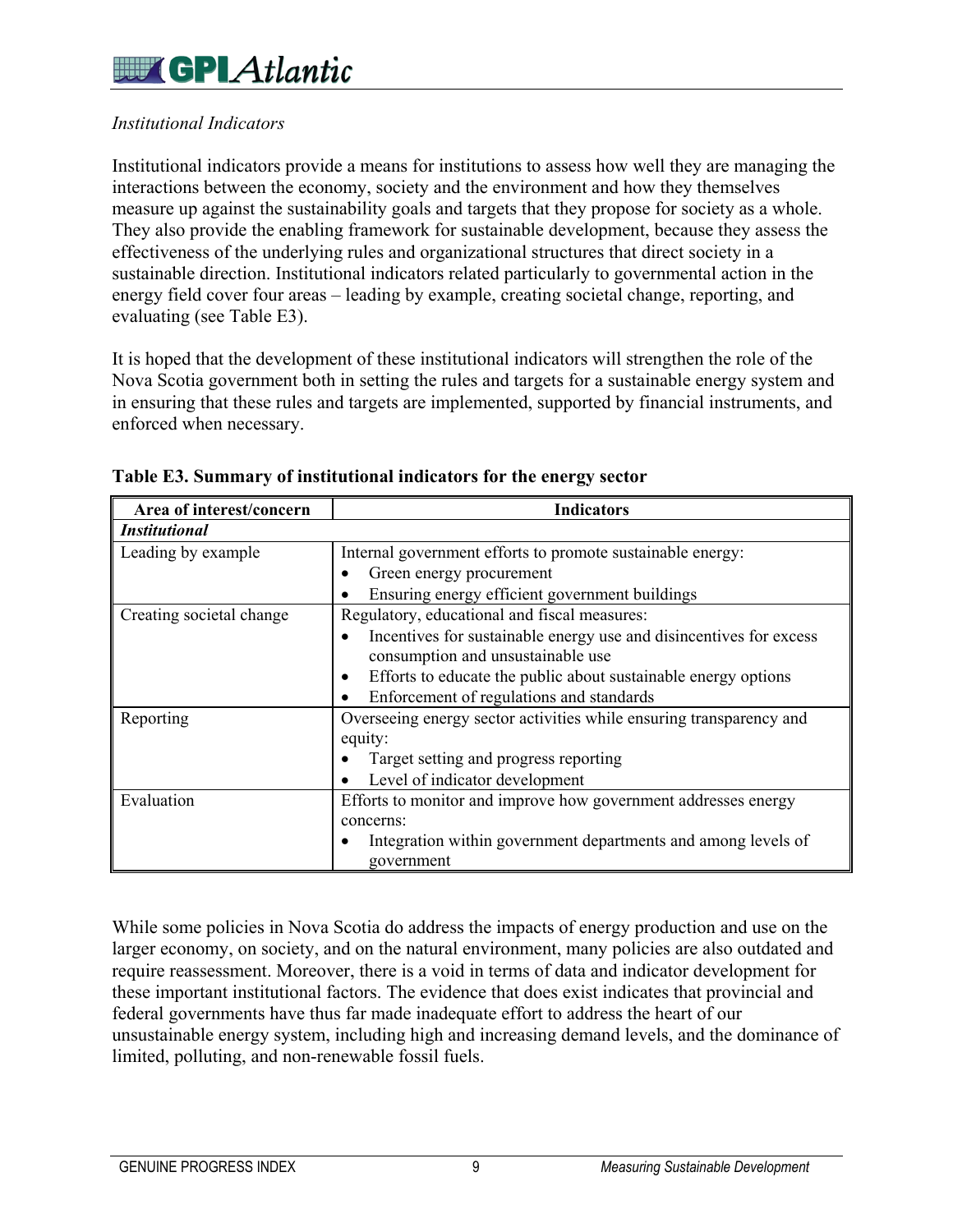### **The Full Cost of Energy**

Environmental or "full-cost" accounting attempts to provide a more accurate and comprehensive picture of the full or true costs of economic activity by assigning explicit value to externalities. For example, some of the effects of pollutant emissions on health and on changes in environmental quality can be assessed in pecuniary terms if there are demonstrated impacts on health care expenditures, productivity losses, pollution cleanup expenses, lost recreational opportunities, and other such costs. Other environmental externalities include oil spills that contaminate water and cause wildlife destruction; degradation of habitat and soil erosion due to poor forestry practices; and acid drainage from coal mines.

The economic valuation of Nova Scotia's energy system in this report was only able to produce monetary dollar values for a limited number of currently unaccounted impacts, including greenhouse gases (GHG) and a number of air pollutants. A number of other important costs were not included in the valuation either because physical data were not available or because costing methodologies were not sufficiently developed. Potential valuation methods and examples of monetary estimates have been referenced and described where relevant for affordability, energy security, resource consumption and depletion, subsidies, employment and land use.

Total damage costs resulting from air pollutant and GHG emissions attributable to energy use in Nova Scotia were calculated to lie between \$617 million (low estimate) and \$4 billion (high estimate) in 2000, depending on assumptions and methodologies used. These are presented in Table E4. As the higher-end estimates include the costs of shocks, catastrophic damages, and massive produced and natural capital infrastructure loss, such as occurred recently in Hurricane Katrina, it is not difficult to see that the potential climate change damage costs attributable to greenhouse gas emissions, as predicted by some scientists and economists, can be very high.

| <b>Pollutant</b>      | <b>Emissions</b> | <b>Low Estimate</b> |                                  | <b>High Estimate</b> |                           |
|-----------------------|------------------|---------------------|----------------------------------|----------------------|---------------------------|
|                       | (tonnes)         |                     | <b>SC2000/tonne Damage Costs</b> | \$C2000/tonne        | Damage Costs              |
| <b>CO</b>             | 52,782           | \$2                 | \$105,560                        | \$6                  | \$316,690                 |
| <b>TPM</b>            | 14,467           | \$2,120             | \$30,670,040                     | \$5,180              | \$74,939,060              |
| <b>SO<sub>x</sub></b> | 146,621          | \$1,380             | \$202,336,980                    |                      | $$10,500$ \$1,539,520,500 |
| <b>NO<sub>x</sub></b> | 30,547           | \$1,410             | \$43,071,270                     | \$12,450             | \$380,310,150             |
| <b>VOCs</b>           | 11,474           | \$2,000             | \$22,948,000                     | \$8,240              | \$94,545,760              |
| Hg                    | 0.267            | \$8,180,400         | \$2,184,160                      | \$11,521,500         | \$3,076,240               |
| <b>GHG</b>            | 13,750,000       | \$23                | \$316,250,000                    |                      | \$137 \$1,883,750,000     |
| Total                 |                  |                     | \$617,566,000                    |                      | \$3,976,458,000           |
| Per Capita            |                  |                     | \$661                            |                      | \$4,257                   |

**Table E4. Nova Scotia Energy-related Air Pollutant and GHG Damage Cost Estimates, 2000**

Notes: Monetary estimates for damage costs were adjusted for inflation and converted to Canadian dollars from the foreign currencies used in the literature. The first column heading "pollutant" applies literally to the first six categories of emissions but not to the seventh (GHGs). Cost estimates for GHGs are the net present value of projected climate change damage costs attributable to greenhouse gas emissions, but the latter are not literally considered a "pollutant."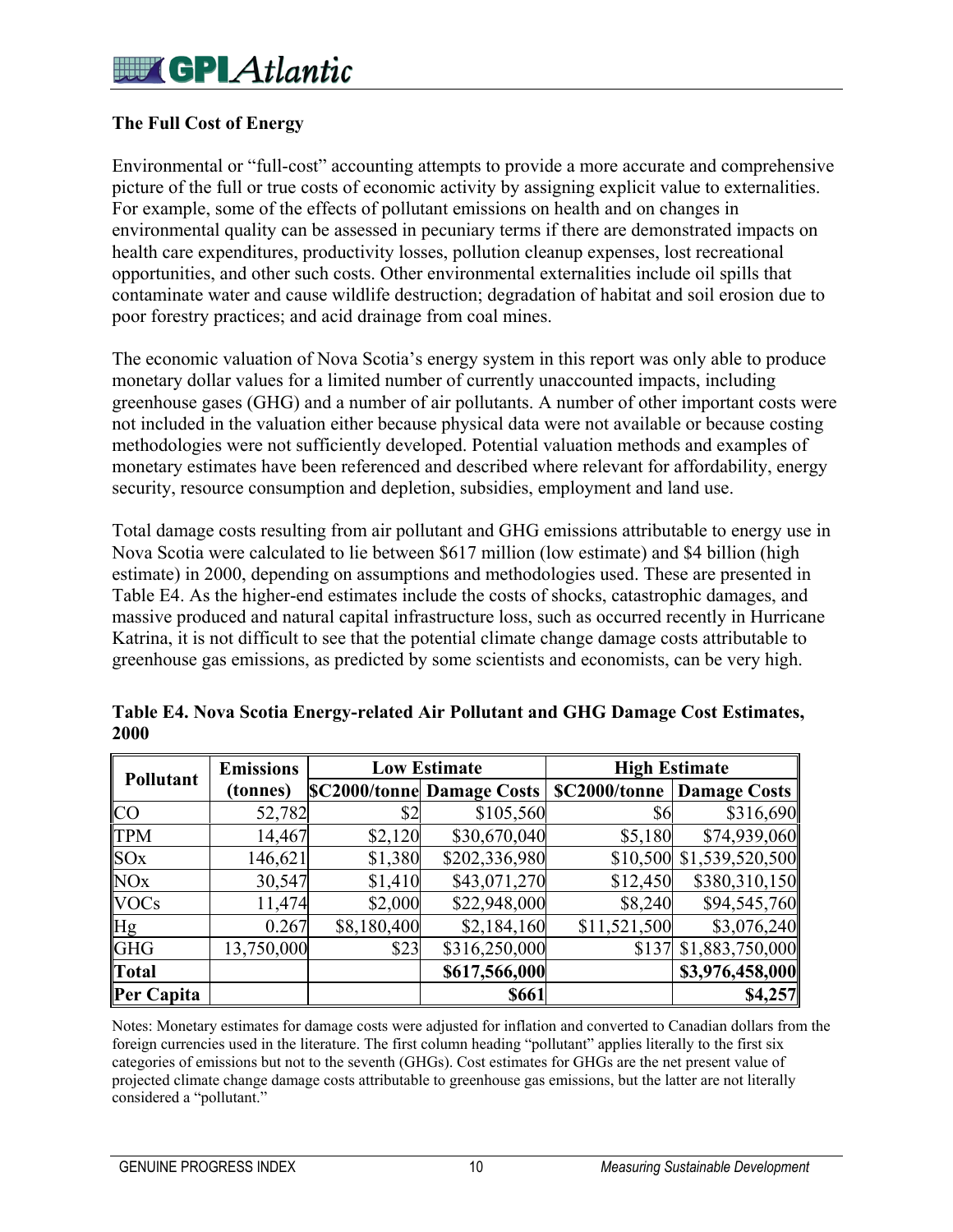Full-cost accounting is a challenging endeavour that may yield results that are contentious, complex and incomplete, and that vary considerably depending on the assumptions employed. Costs will vary from place to place because there are many national and regional variations that affect the full value of energy choices. Because of these and other challenges, a "full" cost accounting of energy production and use in Nova Scotia is simply not possible at this preliminary stage, and this report is only able to point to a few key costs of energy that are not considered in conventional accounting mechanisms. Despite the uncertainties and the preliminary nature of the data in this report, this initial attempt at economic valuation is a vitally important exercise, since not assigning a value to non-market goods and services implies that they have zero monetary worth (which is highly inaccurate).

### **Conclusions and Recommendations**

The evidence presented in this document shows quite clearly that Nova Scotia is not making significant or adequate progress towards sustainability in its energy system, and that the production and use of energy are the leading causes of a number of serious environmental problems. But energy is also a vital component of a healthy society and vibrant economy. Balancing the tradeoffs between environmental health, social wellbeing, and economic development is not an easy task but one that must be undertaken if we are to protect the environment and the health and wellbeing of Nova Scotians. Based on the principles of sustainability established in this report, the evidence makes it clear that the Nova Scotia energy system does not:

- Achieve inter-generational equity since non-renewable resources are being depleted at faster rates than they can be replaced by other energy sources, thereby depriving future generations of 'cheap' energy sources;
- Respect the carrying and absorptive capacity of the earth, since per capita air pollutant and greenhouse gas emissions and other wastes resulting from the energy sector in Nova Scotia are extremely high by OECD standards, and are causing serious and potentially irreversible damage to land, air, and water;
- Adhere to the precautionary principle, since where there are threats of serious or irreversible damage, lack of full scientific certainty is often still used as a reason for postponing measures to prevent environmental degradation;
- Internalize negative externalities, since polluters do not generally pay for the damage they create;
- Take both qualitative and quantitative integrity into consideration since the current system is not concerned to leave both ample supplies and high quality forms of energy for future generations. Sustainability requires that energy sources are matched both in scale and in energy quality to end use needs so that both quantity and quality are ensured;
- Adequately address both the supply and demand side in energy management. Suggested and enacted regulatory measures are incomplete and fail to ensure that both producers *and* consumers of energy take responsibility for the consequences of their actions and of their consumption patterns by reducing overall energy demand and providing the remaining consumption needs through environmentally and socially benign processes.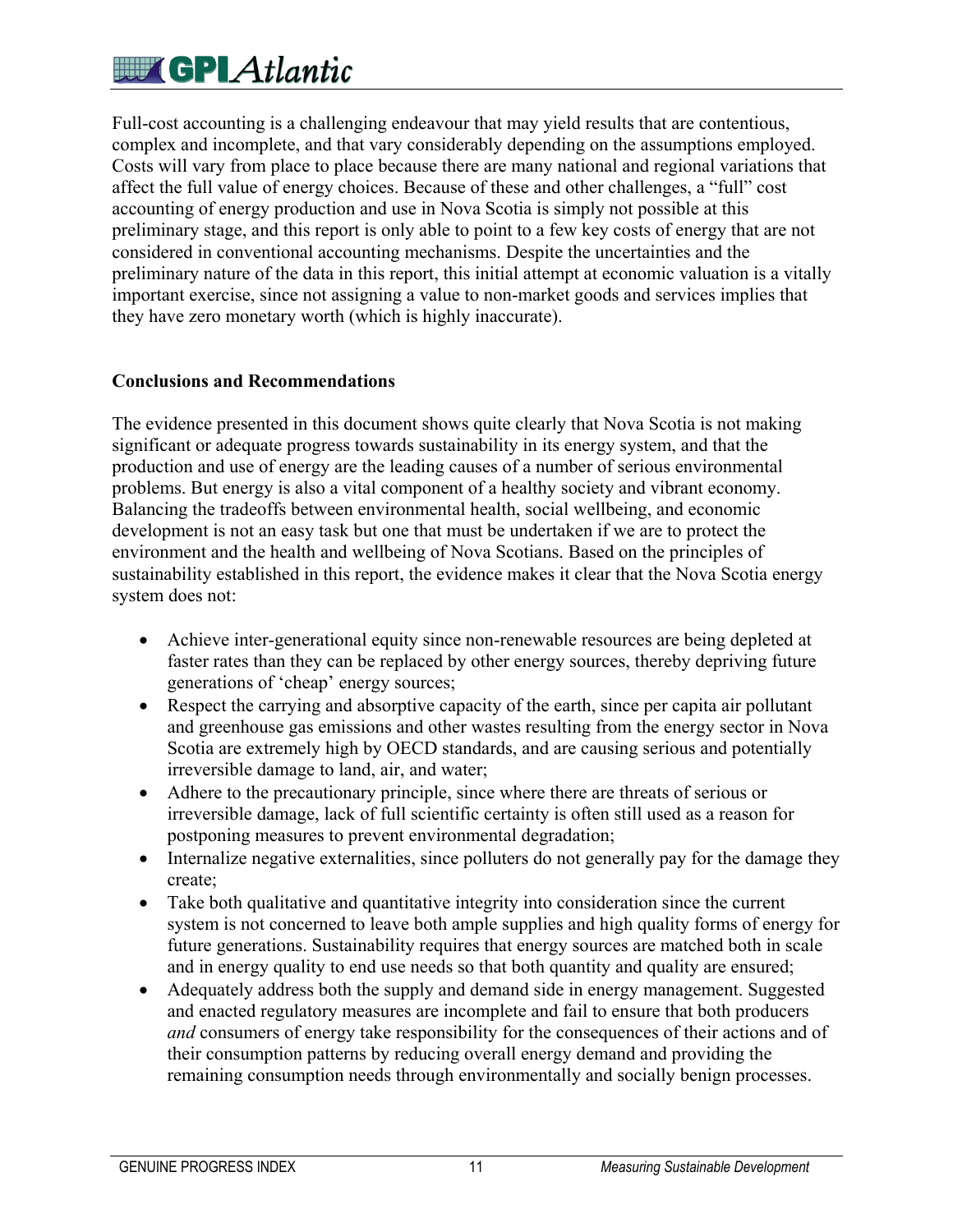The definition and principles of a sustainable energy system require action on two main levels. First, there must be ample investment in renewable energy development and deployment in order to accelerate sharply the rate of its adoption and use. Equally importantly, the current rate of nonrenewable energy consumption must be drastically slowed to delay the advent of peak oil production and the end of cheap non-renewable supplies, and to decelerate and then reverse the serious environmental consequences of fossil fuel combustion including climate change and air pollution. This can be achieved by concerted conservation efforts and sharp efficiency improvements, both of which can also reduce costs or at least absorb gradual price increases.

While acknowledging the improvements (reductions) in energy-related air pollutant emissions over the past 30 years; the small but growing renewable energy industry; and other efforts towards greater sustainability in the energy field outlined in this report, the evidence indicates the need for much more concerted and effective movement towards a truly sustainable energy system. Recommendations to this end have been provided in five areas: data needs; goals and targets; energy supply and demand; institutional actions; and future research.

For many of the social, economic and environmental impacts of energy use there is still little or no adequate data. These gaps make it impossible to assess progress towards energy sustainability fully and properly, and increase the likelihood that policy and economic decisions will be based on inadequate data, information and knowledge; that past mistakes will be repeated; and that existing environmental and social problems will be compounded. While this study attempts to compile and synthesize existing energy-related data for Nova Scotia and thereby to paint a more comprehensive portrait of the energy picture in Nova Scotia, the evidence in this report indicates the need for a much deeper strategic commitment by government and other institutions to collect, analyze and publish essential data on a more regular basis.

Creating a sustainable energy system in Nova Scotia is not unattainable. What is needed is visionary and practical leadership that will establish clear goals towards which we can work that will both increase the portion of energy that comes from renewable sources and decrease overall energy demand. To achieve these two basic goals, concerted action is needed on many fronts. This is not the responsibility solely of governments or the energy industry. Nor does the solution lie only in producing more renewable energy, for renewable energy has social, economic and environmental impacts as well, and there are limits to the amounts that can presently be produced. We must also address demand, which creates responsibilities for individuals, households, businesses and all consumers and users of energy.

In partnership with other sectors, therefore, the evidence points to the need for government to lead on a number of fronts that include the following initiatives:

- An improved data collection and analysis system aiming to fill key data gaps in primary energy, efficiency, affordability, employment, air monitoring, land and water impacts, wood use, mercury emissions, subsidies, and government reporting.
- Establish targets and develop tools to improve efficiency in all areas of energy use including: electricity generation where the use of combined heat power and distributed generation has great potential; improved building and appliance efficiency codes for homes and offices; and new industrial processes and improved industrial technology.